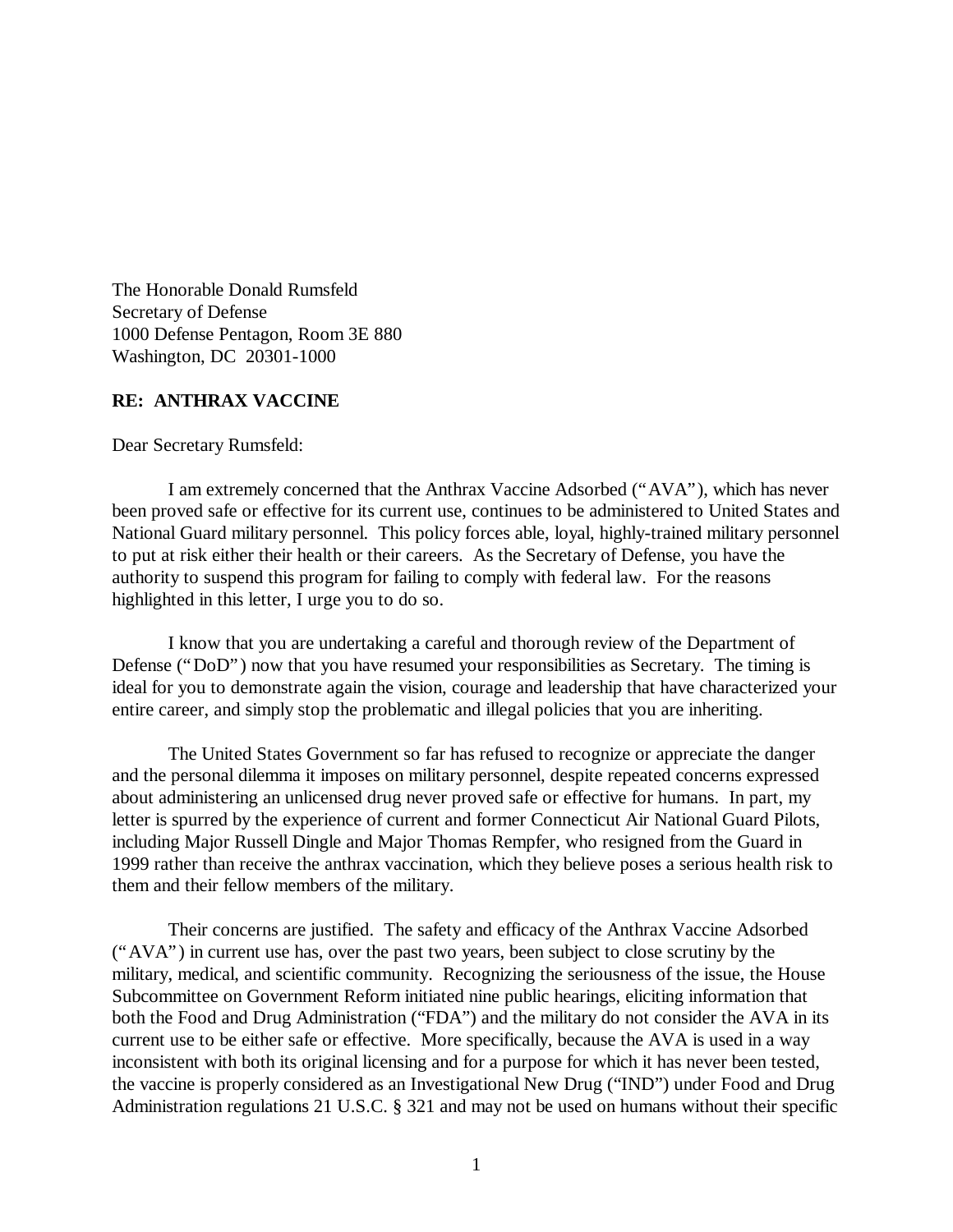and informed consent. Unfortunately, and directly contrary to law, the AVA is being administered to military personnel under threat of imprisonment, loss of pay and discharge. In effect, the military is forcing its personnel to serve as human guinea pigs for an unlicensed drug that has not been proved to be safe or effective.

More than a year ago, I first asked the Department of Defense and other federal agencies to stop this illegal vaccination program for the good of the military personnel who are personally affected and for the benefit of all the citizens of the United States. Unfortunately, replies from the DoD and from the FDA under the prior Administration to my repeated requests were cursory and unresponsive.

On December 27, 1999, I wrote to Secretary of Defense Cohen asking him to suspend the Anthrax Vaccine Immunization Program ("AVIP") (Exhibit A). In response to my request Principal Deputy Assistant Secretary Charles L. Cragin wrote that "the threat of biological warfare using anthrax is real." In reply to my concern that this federal program could subject the states to liability, he stated that "medical care and compensation for injuries or illnesses incurred by members of the National Guard in the line of duty incident to federal requirements are provided for by the Federal government under titles 10 and 37 of the United States Code" (Exhibit B). Assistant Secretary Cragin did not, however, provide any specific provision or make any specific assurance that the federal government would care for and compensate members of the National Guard who suffered adverse effects from the anthrax vaccine.

On February 17, 2000, the Congressional Subcommittee on National Security, Veterans Affairs and International Relations issued a report critical of AVIP. Citing to the Congressional Report, I wrote to Assistant Secretary Cragin on April 5, 2000 expressing my further concerns with the vaccination program (Exhibit C) to which he replied in an undated letter received on May 10, 2000 (Exhibit D). Assistant Secretary Cragin's second letter was more specific, but did not contain any assurances that Connecticut's National Guardsmen would be compensated for injuries they suffered from the AVA.

On May 4, 2000, I wrote to Jane E. Henney, M.D., Commissioner of the Food and Drug Administration to express further concerns regarding AVIP (Exhibit E) and received a reply in early June 2000 from Dr. Kathryn Zoon, Director of the Center for Biologics Evaluation and Research (Exhibit F) addressing some of the points in my letter to her. However, Dr. Zoon did not answer all of my questions citing "regulations concerning the confidentiality of information for an unapproved biological process." Her conclusion that "to date, no evidence has been noted by the FDA that AVA is not safe and effective when used in accordance with the prescribed labeling" is not a satisfactory response in view of the lives and careers that are at stake. Withholding relevant information is not helpful to the process of building public confidence.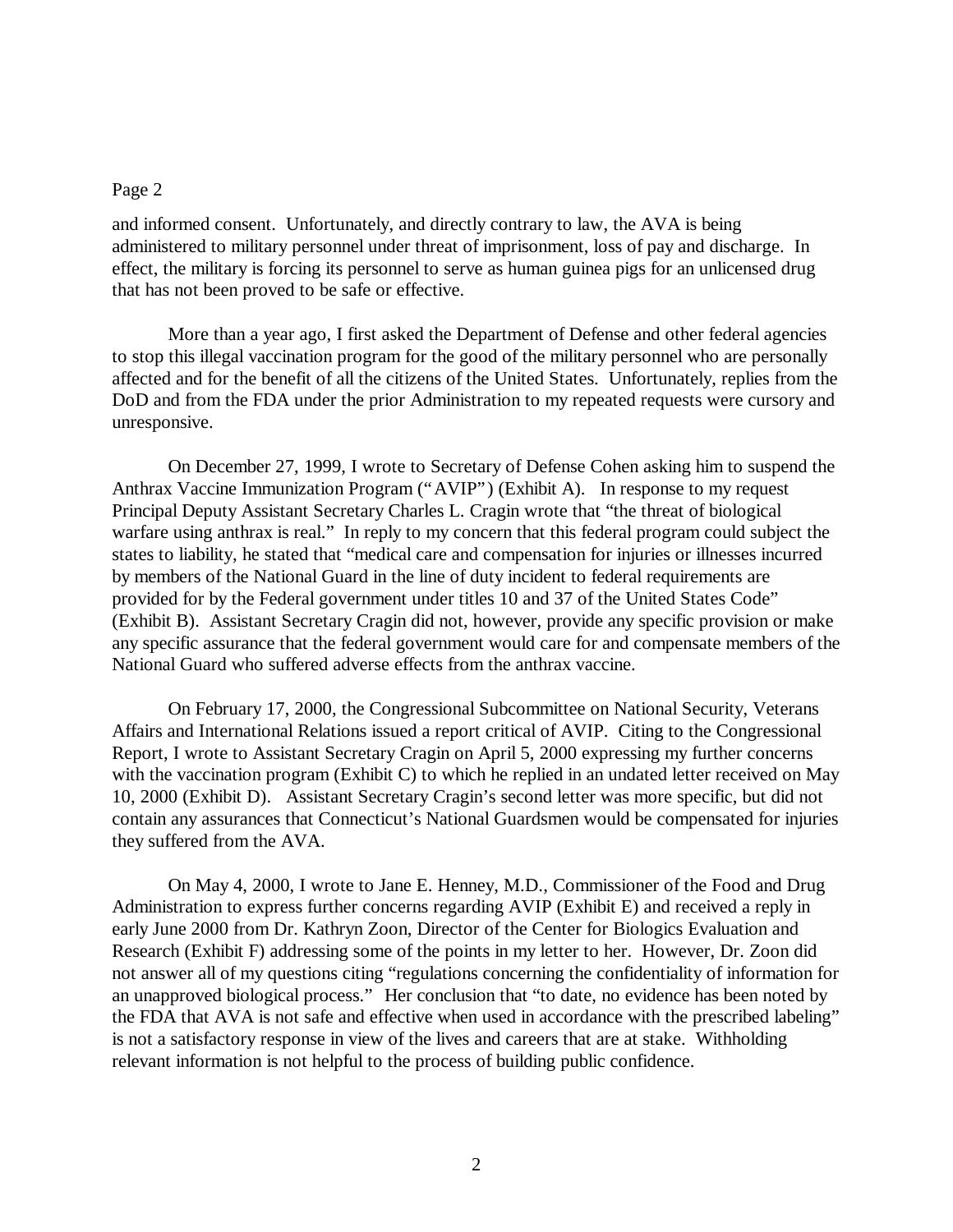Despite the federal government's past stonewalling and its apparent efforts to avoid and evade the truth and the law -- prior to your Administration -- I am sending this letter to you to highlight important information regarding the AVA's questionable safety and efficacy and the lack of legal authority surrounding its use in the AVIP. The plain fact is that the AVA is still an investigational drug and should not be used without appropriate informed consent.

## **I. BACKGROUND**

Anthrax is a bacterial disease caused by Bacillus anthracis. There are three types of anthrax diseases: (a) Cutaneous Anthrax caused by contact with infected animals or contaminated animal products; (b) Gastrointestinal Anthrax caused by ingestion of contaminated meat; (c) Inhalation Anthrax caused by inhalation of anthrax spores. There are two types of AVA available for human use: (a) a live attenuate spore vaccine (used in the Soviet Union); and (b) a protective antigen vaccine, using filtrates of attenuated strains of anthrax bacillus. (Developed in the United States and the United Kingdom).

As early as the 1950's, the first field trial of a human anthrax vaccine known as the Brachman Study was conducted on workers at four goat-hair processing mills. In 1965 a patent was granted to the U.S. Army for an anthrax antigen. An application for a license was submitted to the National Institute of Health ("NIH") in 1967 by the Michigan Department of Public Health ("MDPH") which had at that time set up a facility to manufacture the vaccine. The application was made two years before there was any licensure requirement of proving safety and efficacy. Michigan Biologics Products Institute ("MBPI") obtained the license for the AVA from MDPH and in 1970 obtained approval for the AVA from the National Institute of Health Bureau of Biologics. MBPI was purchased by Bioport Corporation in 1998 and MBPI/Bioport is the sole producer of the anthrax vaccine today. MDPH's 1970 application for a license was approved by the Department of Health, Education and Welfare without proof of efficacy or safety and this is the only valid product license and remains controlling in the present day. However, the original license was obtained only for agricultural and veterinary settings as protection against cutaneous (skin) contact anthrax.

Recent developments in biological warfare have increased the risk a hostile force may disseminate Anthrax as a weapon against military or civilian populations. Fearing the potentially devastating effects of an attack on a unit in the field, the military became interested in providing its personnel protection against Anthrax, but had used the vaccine only sparingly until the Gulf War. "Despite having been licensed for almost 30 years, the vaccine had not been widely used prior to the Gulf War." (The Department of Defense Anthrax Vaccine Immunization Program: Unproven Force Protection. Fourth Report by the Committee on Government Report, 106th Congress, 2nd Session, House Report 106-556, p. 34, "House Report.") On September 20, 1996, after thousands of troops had been inoculated during the Gulf War, Michigan Biologics Products, Inc. ("MBPI") applied to the FDA to approve the old vaccine for a new use; the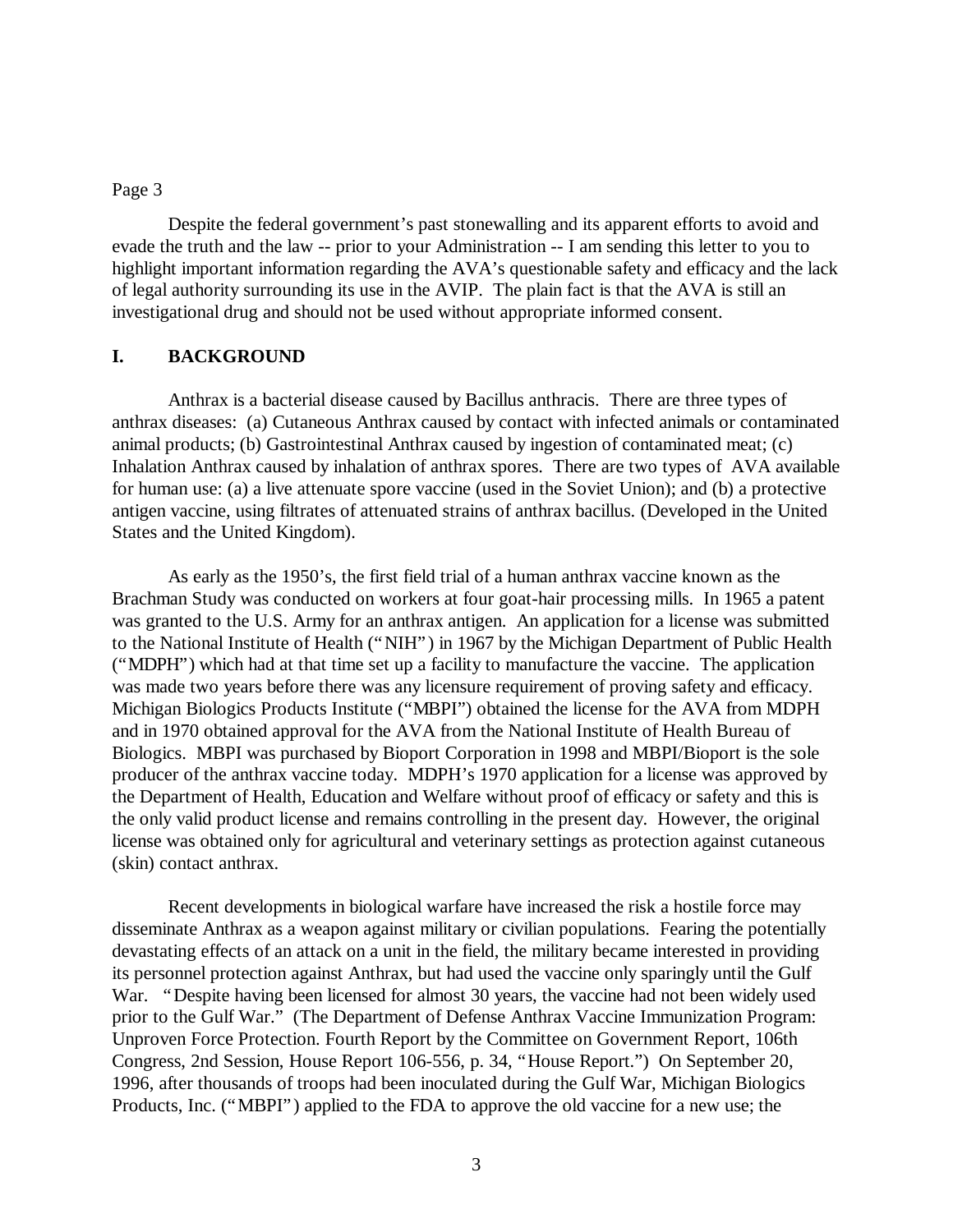prevention of inhalation anthrax. No approval was given. Despite the FDA's failure to approve the vaccine for inhalation anthrax, on December 15, 1997, May 18, 1998, and March 30, 1999, Secretary of Defense Cohen issued directives requiring all U.S. military personnel to be vaccinated with AVA against inhalation anthrax.

Secretary of Defense Cohen's vaccination plan was based on the prior allegedly successful completion of all testing and operational criteria. This testing did not include controlled drug trials on humans. Secretary Cohen's original plan was for the entire force including all new service members to begin receiving the six shot series of the anthrax vaccination in a phased immunization program with full vaccination by 2003.

However, Bioport has stopped production of the Anthrax Vaccine. Since the cessation of production, the shortage of newly manufactured vaccine has become severe. To make matters worse and further imperil the safety of military personnel, the FDA has continued to approve for military use certain older batches, or "lots", of the vaccine. Some of these batches or lots are 9 years old whereas the normal life of the vaccine is three years.

# **II. THERE ARE FOUR REASONS WHY THE CURRENT USE OF THE AVA BY THE DOD IS ILLEGAL.**

The current use of AVA is illegal for four reasons: 1) The Anthrax vaccine has not been proved safe and effective for its intended use in that the AVA has never been licensed for protection against inhalation anthrax; 2) The vaccine is not being manufactured in accordance with either its site license or product license; 3) The vaccine is not being administered according to the license; and 4) Since the Anthrax vaccine has not been tested on humans there is no basis for concluding that it is safe and effective.

### **A. The Anthrax vaccine has not been proved safe and effective for its intended use.**

The FDA's underlying prerequisite for the approval of any vaccine or drug is that it be proved safe and effective for its intended use. As described below, the use of the AVA as currently formulated and manufactured has never been proved safe and effective for the purpose of protecting humans against infection following inhalation of anthrax spores. Indeed, it is not licensed for this purpose. In 1972, amendments to the Food Drug and Cosmetic Act ("FDAC") required that drug effectiveness claims be supported by evidence consisting of adequate and well-controlled investigations, including clinical investigations. Before then, proof of safety and effectiveness was not required; therefore, AVA's license by the DBS (Division of Biological Standards) in 1970 was granted under old law and transferred to Bioport without any necessity that it met current standards of proof of safety and effectiveness. Biologics, such as vaccines, were not subjected to formal efficacy review requirements when the AVA was licensed. In 1972, authority for the administration of the drug provisions of the FDAC Act for all biological products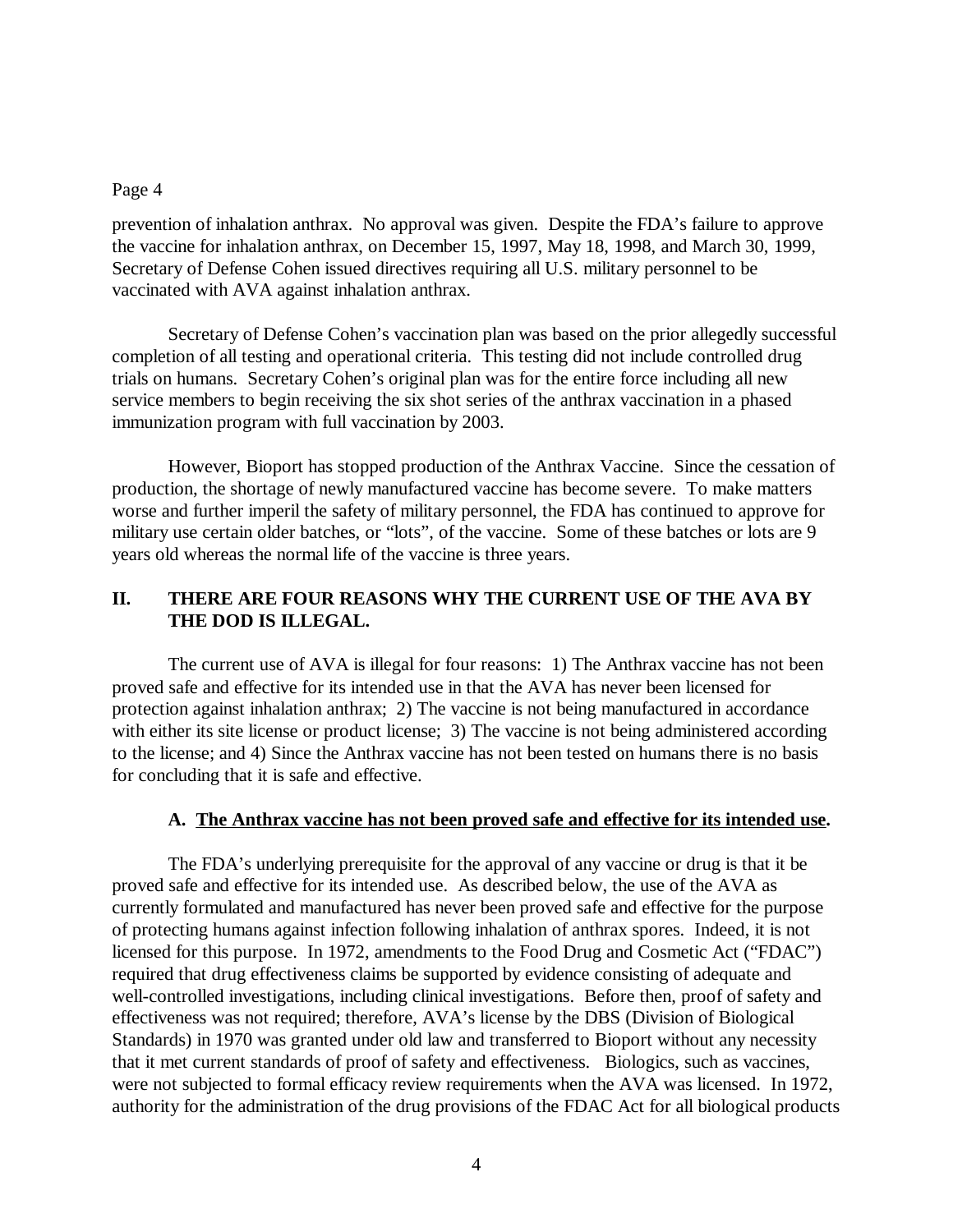was transferred to the FDA which in 1973 promulgated regulations implementing effectiveness requirements for all biological products, including vaccines.

Licensing by the FDA is a four step process in which a drug goes through phases of pre-clinical review, testing as an Investigational New Drug ("IND"), a product license application procedure and finally, a post-licensure state. See 21 C.F.R. § 312. An IND is defined as a "new drug or biological drug that is used in a clinical investigation." 21 C.F.R. § 312.3(b). If a pharmaceutical company intends to conduct a clinical trial with an investigational new drug, it must submit an IND application to the FDA. Id.

The clinical investigation of a previously untested drug is usually divided into three phases. Phase 1 studies are the closely monitored introduction of the investigational drug into humans. These studies are designed to determine side effects, metabolism, pharmacological action, and if possible, effectiveness. Phase 2 consists of controlled clinical trials to determine the effectiveness of the drug for the particular indication being studied. During Phase 3 studies the number of subjects is expanded to several hundred or several thousand. These studies are performed to gather additional information about safety and effectiveness, after initial evidence of efficacy is obtained.

A drug that has reached the investigational phase of testing is at that point defined by the FDA as a "new" drug. "New" drugs include previously licensed drugs if the application is for a change in the purpose for which the drug will be used. See U.S. v. Articles of Drug Consisting of the Following: 5906 Boxes, 745 F.2d 105 (1st Cir. 1984). Pursuant to these requirements, on September 21, 1996 MBPI filed an investigational new drug application with the FDA which identified three areas where the current license should be modified, showing a new designation for "inhalation anthrax", changing the "route of administration" and changing the "vaccination schedule." IND Application (September 20, 1996). The significant changes in the proposed designation of the use for AVA and the vaccination schedule, as well as the route of administration, make the AVA currently in use by the military an unapproved "new" drug and an IND because its manufacturer has initiated an application for a new use of an existing drug including a change in formula, dilution or repackaging.

 The AVA was licensed in 1972, and its efficacy against cutaneous (through the skin) anthrax was allegedly affirmed in 1985. However, the AVA has never been approved for prevention against inhaled anthrax and its effectiveness in preventing inhalation anthrax has never been assessed. Bioport's 1996 Investigational New Drug request is still pending before the FDA and as of today, the Agency has not approved the AVA for the purpose of preventing inhalation anthrax. The current IND process requires the submission of controlled studies proving that the drug is safe and effective for the proposed new use. No such studies have been conducted on the AVA. Furthermore, such controlled studies of a new drug pursuant to an IND application cannot be conducted on human subjects without their informed consent.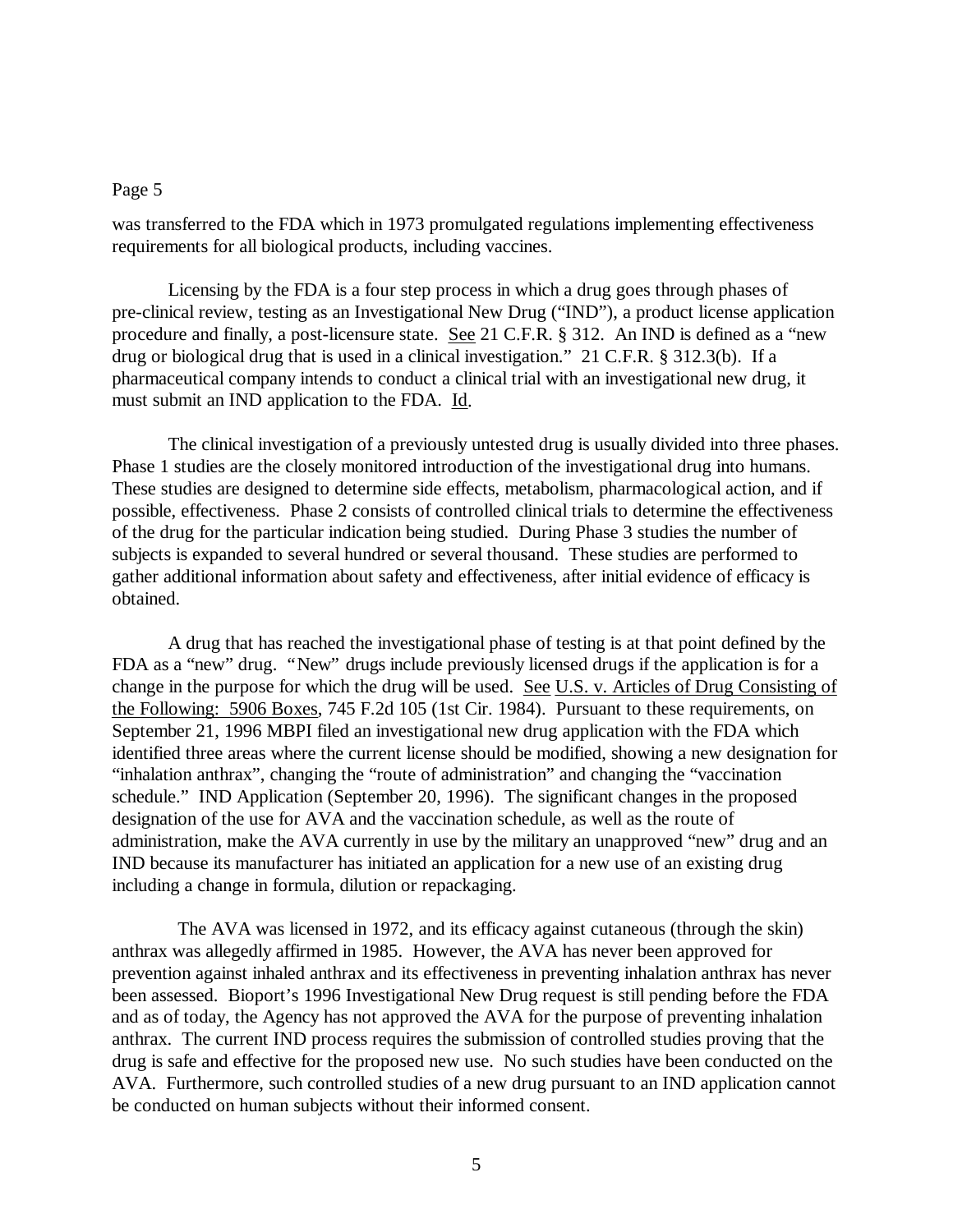On March 4, 1997, Stephen C. Joseph, M.D., M.P.H., the Assistant Secretary of Defense for Health Affairs wrote to Michael A. Friedman, M.D., the lead Deputy Commissioner of Food and Drugs at the FDA seeking permission to use the existing licensed AVA "to protect U.S. Forces against the threat of an Iraqi biological warfare attack with Anthrax." Notwithstanding that only eighteen months earlier the Department of the Army had written to MBPI recognizing that the existing license did not indicate the use of the Anthrax vaccine against aerosol exposure, and that further studies were needed to accomplish that goal, Dr. Joseph stated in his letter that "while the package insert for this vaccine is nonspecific as to the route of exposure, DoD has long interpreted the scope of the license to include inhalation anthrax. . . Please advise whether the FDA has any objection to our interpretation of the scope of the licensure for anthrax." On March 13, 1997, Michael A. Friedman, M.D., the lead Deputy Commissioner at the Food and Drug Administration replied to Dr. Joseph, writing that there "is a paucity of data regarding the effectiveness of Anthrax Vaccine for prevention of inhalation anthrax." Dr. Friedman wrote that despite the lack of proof that the vaccine was effective against inhalation anthrax its use for those purposes "is not inconsistent with the current label."

In his very short letter, with a stroke of the pen, Dr. Friedman wiped out ten years of DoD analysis and 25 years of FDA law designed to protect the safety and well being of the citizens of the United States. There was no justification, legal, scientific or otherwise for this action. For example, the Deputy Director for Science and Public Health of the Centers for Disease Control and Prevention stated on December 14, 1999, that: "Although the current anthrax vaccine has been shown to be effective in preventing the cutaneous form of anthrax, CDC is neither aware of definitive data that demonstrates that vaccine's ability to protect against inhalation form of this disease in humans, nor are we aware of any data relative to the efficacy of this vaccine in humans exposed to genetically altered Bacillus anthrax strains."

The current vaccine's safety is in as much question as its efficacy. In a study, conducted in the 1950's in goat hair mills, volunteers receiving AVA were checked at 24 and 48 hours after vaccination. There was no active follow-up for side effects after that time. Based on this study, wholly inadequate by today's standards, the package insert lists a systemic side effect rate of 0.2%. However, two unpublished DoD vaccine studies cited by the Government Accounting Office (of the current vaccine) had systemic side effect rates of 43% and 48%, over 200 times higher than expected, according to the package insert. This alone should have triggered an investigation and vaccine recall according to Dr. Meryl Nass, a physician who has followed the anthrax vaccine closely. Dr. Nass has gone on to state, "There is not a single published study of the efficacy or safety of the current vaccine in humans. There are a number of unpublished studies which give short term systemic reaction rates of 20% to 50%, but no long term rates." (Prepared statement of Dr. Meryl Nass, NSVAIR Anthrax hearing (II) p. 102). See House Report at 38.

The Institute of Medicine's Committee on Health Effects Associated With Exposure During the Gulf War, in response to a DoD request, provided DoD with a letter entitled, "An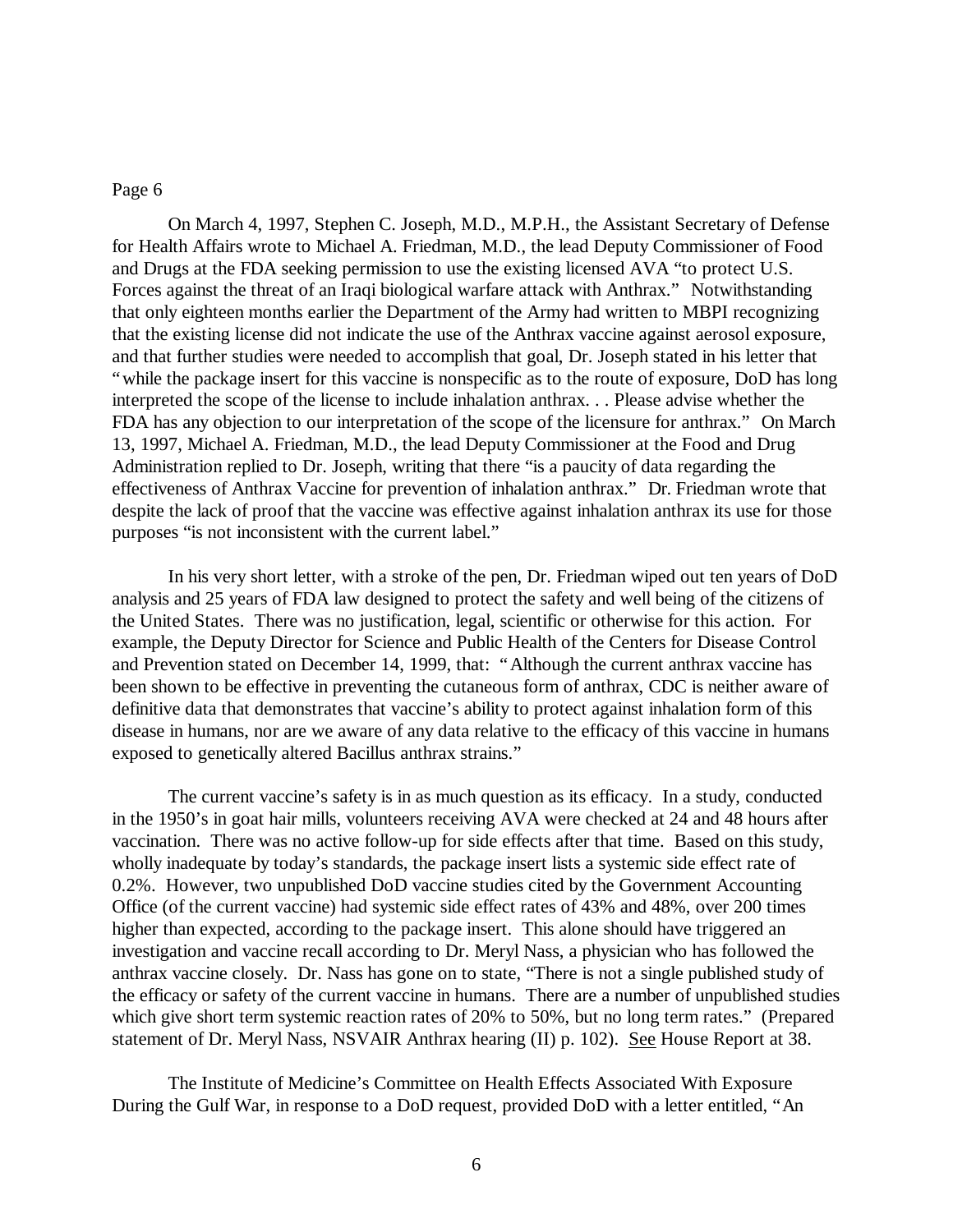Assessment of the Safety of the Anthrax Vaccine" on March 30, 2000. The Institute, after examining the literature, was unable to conclude that the vaccine was free from long term health risks. "The Committee concluded that in the peer reviewed literature there is inadequate/insufficient evidence to determine whether an association does or does not exist between anthrax vaccination and long term adverse health outcomes." According to the House Report (House Report at p. 41), "Studies have not been performed to evaluate the effects of AVA on carcinogenesis, mutagenesis or impairment of fertility." Because the vaccine is still investigational, the military must seek informed consent from each individual who is to be given the vaccine. However, it is undisputed that service members are not being asked to give their informed consent to the vaccination process. Instead and incredibly, refusal to take the vaccination is treated as insubordination with imprisonment, loss of pay or discharge from the military.

## **B. The vaccine is not being manufactured in accordance with either its site license or product license.**

The method of manufacturing a drug is controlled by both a product license and a site license. The product license sets out the chemical composition of the vaccine. The site license is a second procedure which regulates the actual methods used by the manufacturer to operate its production line. Bioport has repeatedly failed FDA site inspections and in March of 1997 the FDA warned Bioport that its site license would be revoked if Bioport did not correct long-standing and significant deficiencies in the production process. Bioport responded by suspending production. No new AVA has been produced since 1997. Bioport has continued to fail FDA inspections. Although it nominally has a site license, it has yet to show the FDA that it produces AVA within the terms of its site license.

The concepts of site license and product license merge in considering AVA's status as an IND. To the extent that Bioport is not complying with its site license, the vaccine produced at the plant is not the same composition as the product license requires. Where violations of a site license are as extensive as those detailed below, the issue becomes not just compliance with good manufacturing processes but it results in the actual production of a vaccine that is different from the one currently licensed. The FDA has documented numerous violations in the manufacturing of AVA: organization and personnel, buildings, facilities, equipment controls, laboratory controls and records and reports, according to a 1996 report. Some of these same areas were criticized by the FDA in 1997, 1998 and 1999 reports as well. Four fermenters, major pieces of equipment used to formulate the vaccine, were not approved in advance in 1990 by the FDA. The new equipment was made of stainless steel, and was not glass-lined as the originals were. Some lots of the vaccine were not properly labeled, a potential violation of federal law, and one lot's shelf life was extended after it had expired.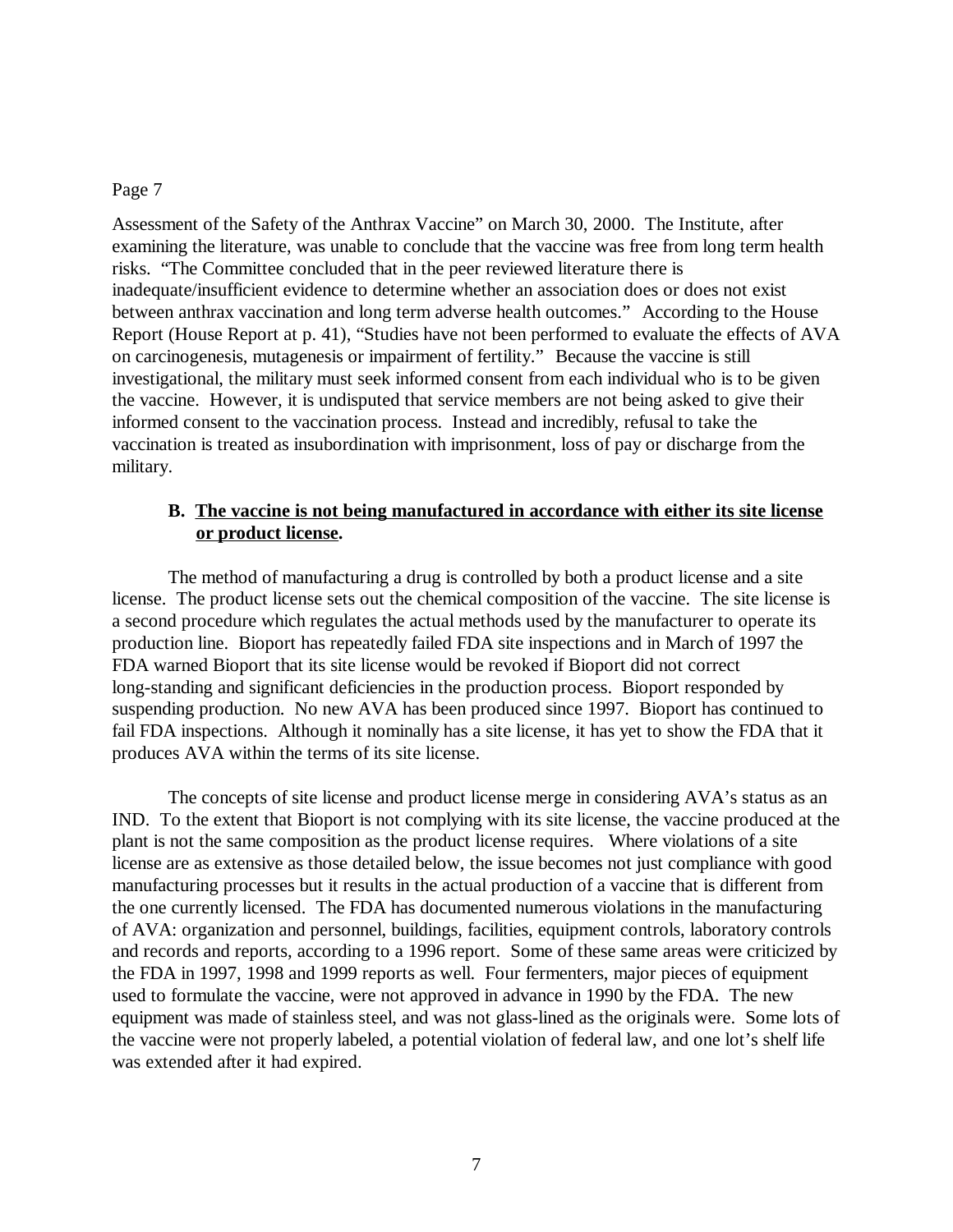According to a 1998 inspection report, "Prior to August 1997, the filters used for harvest on anthrax vaccine were neither validated nor integrity tested. This filter is the sterile filtration step in the anthrax manufacturing process. Filters are used to keep the impurities out of the drug." Responding to complaints about the quality of the vaccine in February 1998, the FDA found that, "the manufacturing process for anthrax vaccine is not validated." "Based on my readings of the 1997 and 1998 inspection reports of MBPI, this is a company that is completely out of control, and they should not be producing medicinal products for human use" said Sammie R. Young, a retired FDA inspector and supervisor for 29 years. Young said he became interested in the FDA inspection of the manufacturers after reading about the dispute over the drug's safety and effectiveness. Young also said, "It appears from the [1996, 1997 and 1998] FDA inspection reports, [MBPI] did not conduct their manufacturing operations in accordance with current good manufacturing practices which guarantee the safety, purity, and potency required under the federal Food, Drug and Cosmetic Act and its related Public Service Act." House Report.

Rather than fix the problem, MBPI sold its AVA license to Bioport in September of 1998 for \$25 million. Bioport is the sole manufacturer of the AVA and the DoD is their only customer. The "DoD and the sole vaccine maker are locked in a mutually dependent relationship." (p.2-3 House Report) "The concern I have about the FDA," said U.S. Representative Christopher Shays, "is that they treat Bioport as vigorously as any other vaccine maker, and not show favoritism because the company is the Defense Department's captive customer."

In December 1999 Bioport again failed FDA inspection required to certify its production of AVA. It has yet to receive approval to restart production of the vaccine. All vaccine in current use is from lots manufactured as much as nine years ago.

Bioport also produces AVA under a different procedure and the AVA is apparently chemically different than the original vaccine approved by NIH. However, Bioport has not correctly informed the FDA of changes in the process by which it produces the AVA, nor have they received proper approval for the continuation of their production of the vaccine in light of the changes they have made. They are required by 21 C.F.R. 601.12 to gain prior approval before a product is distributed after a major manufacturing change. A manufacturing change is defined by 21 U.S.C. 356(a) and 21 C.F.R. 601 which classifies major change as that "which has the substantial potential to adversely affect the identity, strength, quality, purity, or potency" of the drug as they may relate to the safety and effectiveness of a drug. Id. Also, 21 U.S.C. 356(a) requires that a drug made with a major manufacturing change not be distributed until the Secretary approves the application.

The original AVA production line consisted of glass-lined fermenters, a glass-lined chill tank, and sintered glass filters. In a June 14, 1990 letter from John R. Mitchell, Chief of the Division of Biologic Products at the Michigan Department of Public Health to the Director for Biologics Evaluation and Research of the FDA, Mitchell states that "on or about August 15,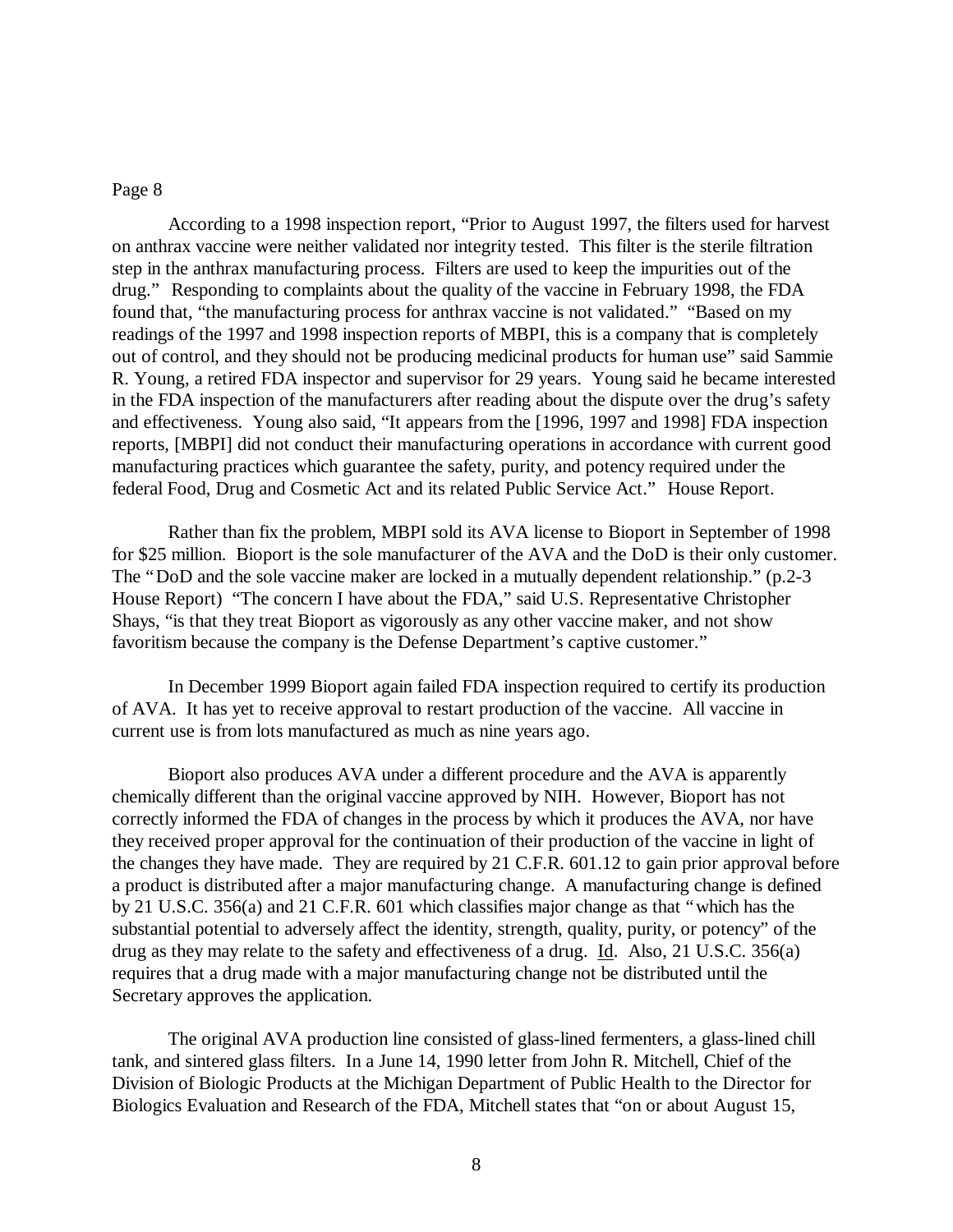1990, we will be replacing the existing fermenter and chill tank in the anthrax vaccine facility with a new \_\_\_\_\_ fermenter and chill tank from \_\_\_\_."<sup>1/</sup> A conversation record of Rebecca Devine of the FDA (Conversation Record, July 9, 1990) confirms that she informed Dr. Robert Myers, Dr. Mitchell's successor, that MDPH's letter of June 14, 1990, announcing use of a new fermenter constituted a "major" change. In a December 6, 1990 letter from Dr. Myers to Dr. Gerald Quinnan of the FDA, Dr. Myers confirmed that the new fermenters had been installed.

The two production lines added in 1990 consist of stainless steel fermenters, stainless steel chill tanks, and low-protein-binding nylon membrane filters. There was an amendment request which did indicate that stainless steel equipment was being used as opposed to the originally licensed glass-lined equipment, but it failed to identify this as a change in equipment type for the additional production lines.

The lack of information left the FDA unaware of the substantial potential of the amendment request to have an adverse effect on the safety and effectiveness of the product. Furthermore, that request was not approved as of 1996, five years after the steel equipment had been implemented. The differences in fermenters, chill tanks and filters is a significant issue due to the fact that since the steel tanks have been used, researchers have found the product produced in the stainless steel containers to be more potent than that in the glass-lined containers. And further, the product that comes from the fermenters is just a preliminary product, it is then stored in lots in bulk. The product from the steel containers is mixed with that of the product from the glass-lined containers when the lots are collected in bulk. Therefore, the more potent product from the new manufacturing process is mixing with the less potent product approved by the NIH making all batches of the product more potent than their license allows them to be.

An on-site review of the BioPort facility released as of February 26, 1996, shows that two fermenters had not been approved yet through the ELA amendment request. These fermenters were the two steel fermenters from 1991. This means that every dose delivered since the 1990 manufacturing change has occurred without an ELA amendment for the change in two fermenters installed in 1991 and without an amendment for the change in filter type. See Report of February 12-16 trip to MDPH, February 26, 1996.

The conductor of the review, James Kenimer commented: "The unreported changes are of particular concern and MDPH should place the highest priority on updating their establishment and product licenses. For example, we are told that the establishment license has not been supplemented to include the two new anthrax fermenters placed in service in 1991, if a subsequent FDA inspection were to uncover significant instances of unreported changes, I think severe consequences would be expected."

<sup>&</sup>lt;sup>1/</sup> This letter was redacted before it was released to the public.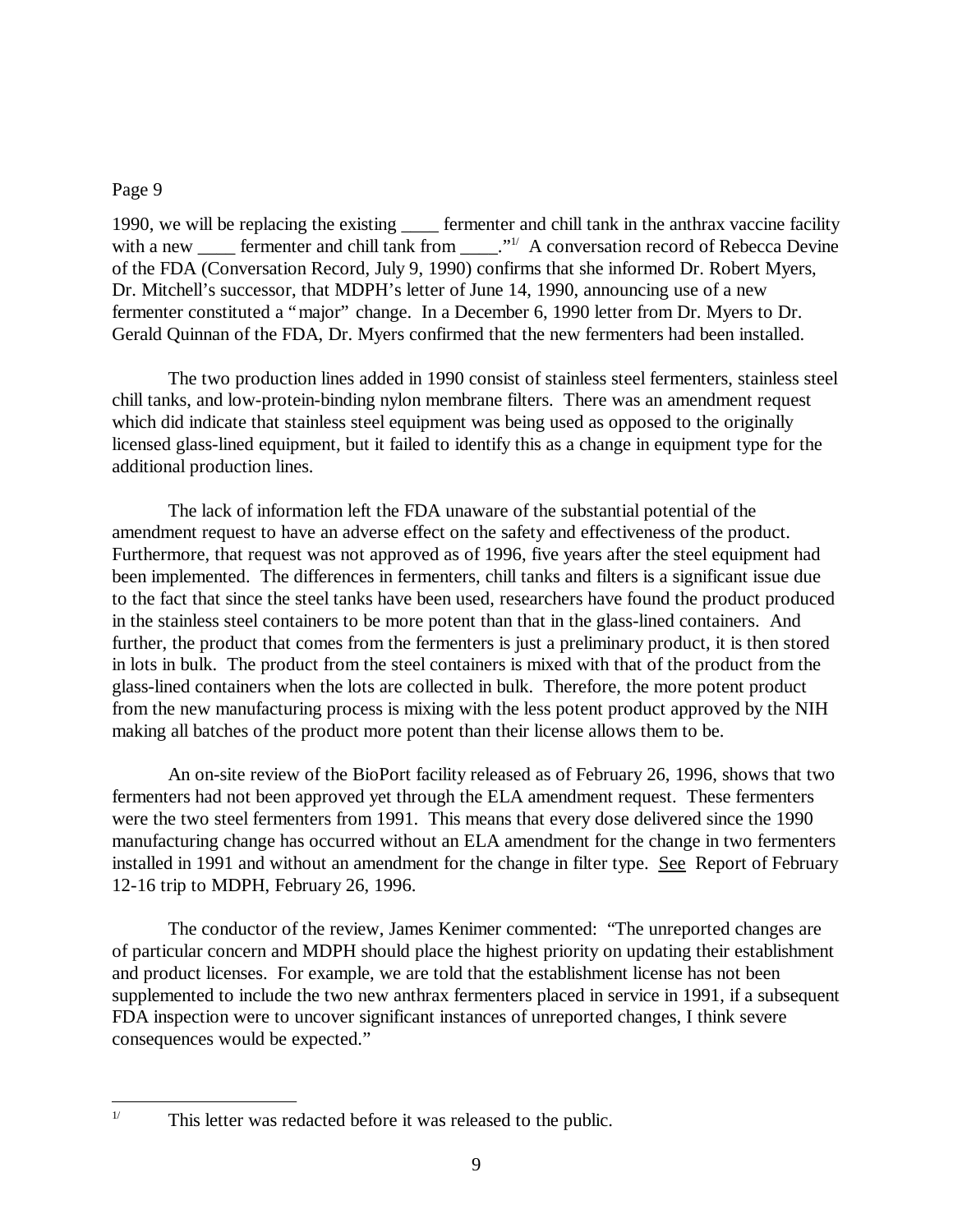It is clear, therefore, that aside from the fact that the current AVA is an unapproved investigational drug, there are also serious quality control issues with the vaccine that was produced at Bioport's Michigan plant.

### **C. The vaccine is not being administered according to the license**.

Finally, the AVA is not being administered according to the provisions of the existing license because the drug is being injected subcutaneously rather than intermuscularly. This change is significant because 21 C.F.R. § 312 provides that a part of a Product License Application process includes the regime for administering the drugs. By changing this regime, the DoD is engaging in a new use of the AVA.

The new use of the AVA that is not in accordance with its product labeling renders the AVA investigational under FDA regulations and makes the AVA a drug subject to the requirements of 10 U.S.C. § 1107 and subject to the consent of those to whom it is administered.

# **D**. **Since the Anthrax vaccine has not been tested on humans there is no basis for concluding that its use is safe and effective for prevention of inhaled anthrax.**

As discussed above, the FDA has an established procedure prior to allowing a drug to be labeled "safe and effective." An important component of the procedure for demonstrating that a drug is safe and effective for humans is to conduct human testing. The FDA requires the following steps: (a) Studies are initiated in animals to define a safe and effective dose; (b) Results are submitted to the FDA and acceptance allows for human studies; (c) Human studies are designed to demonstrate safety and efficacy in the investigational product; (d) Two adequate, well controlled studies are necessary to demonstrate the efficacy of the product in humans.

Because exposing humans to a potentially lethal substance would be unethical and immoral, such testing has never been done on the AVA. Thus, the vaccine has never advanced beyond the investigational stage. Absent human testing, there can be no claim by the DoD that the AVA is anything but an Investigational Drug. This fact is recognized by the vaccine's manufacturer, Bioport, in its IND application, which is still currently pending. It is also evidenced by the complete failure of Bioport, DoD or any other entity to provide verifiable clinical testing showing that the AVA is either safe or effective in humans, as a prophylaxis to pulmonary anthrax. The FDA testing regimen, which has not been waived for the AVA, federal statutes, and federal case law, all point to the inescapable determination that the AVA is an IND and it is currently and illegally being used on members of the Armed Forces without their consent.

## **III. THE DEPARTMENT OF DEFENSE IS ADMINISTERING THE AVA EVEN**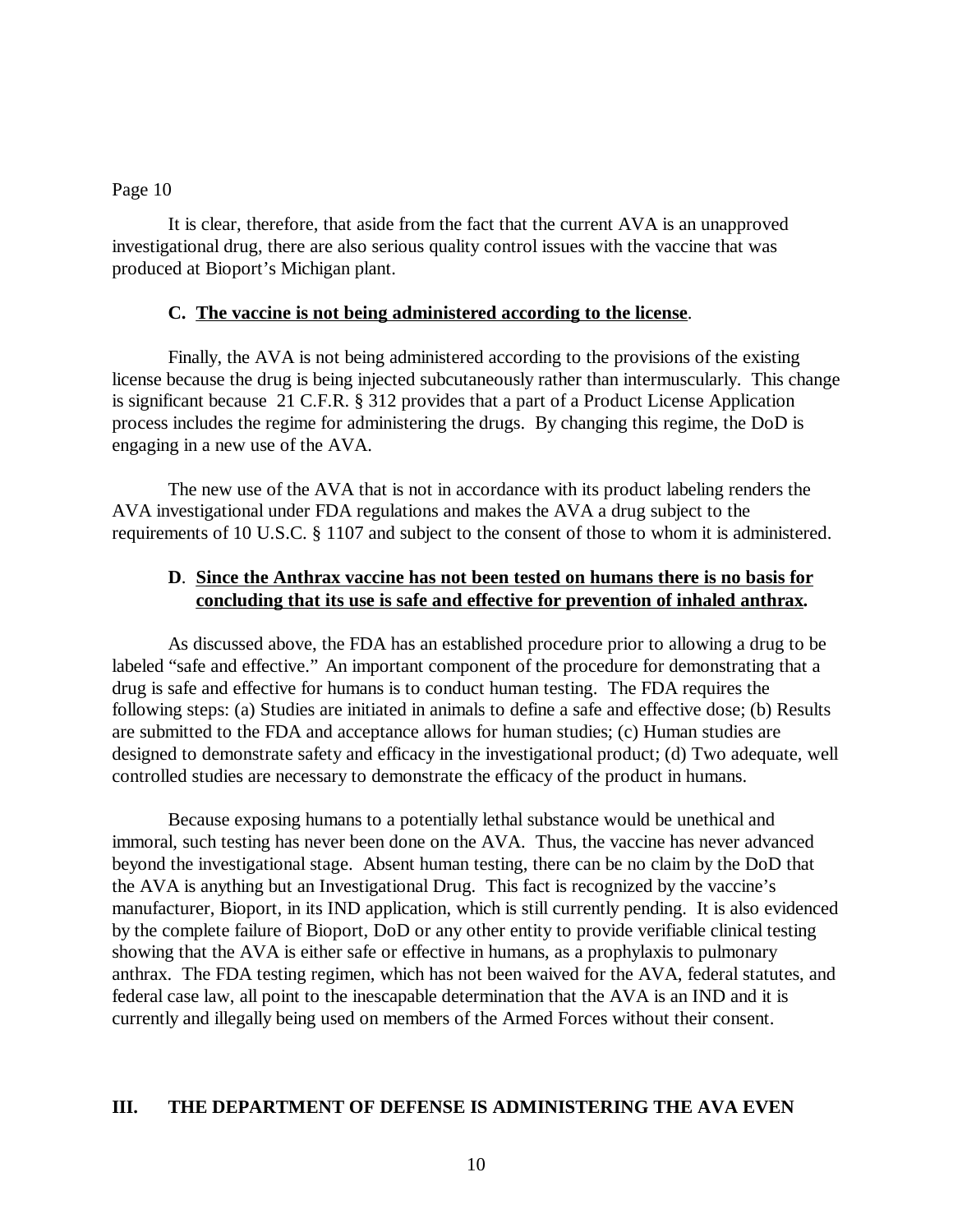## **THOUGH IT IS AWARE OF THE VACCINE'S UNTESTED EFFICACY.**

The Department of Defense itself has on several occasions recognized the legal limits on the military's ability to use the AVA. On May 16, 1985, the Department of the Army issued a Request for Proposals ("RFP") No. DAMD17-85-R-0078 for the "Production of a live bacillus anthracis spore vaccine for human use." The first narrative paragraph of the RFP shows the army's belief that the vaccine available as of 1985 was not effective against inhalation anthrax. The RFP states "there is no vaccine in current use which will safely and effectively protect military personnel against exposure to this hazardous bacterial agent [Bacillus anthracis]." Document No. DAMD17-85-R-0078 at page four. Ten years later, on October 5, 1995, Anna Johnson-Winegar, Ph.D., Director of the Medical Chemical and Biological Defense Research Program of the Department of the Army wrote to Robert Myers, Ph.D., the Chief of Biologic Products of MBPI, once again recognizing that the anthrax vaccine needed further studies in order to expand the indication for its use to include protection from aerosol exposure.

The issue is not whether the vaccine can be used. The issue is whether it can be administered to military personnel without their informed consent. An IND cannot be used on military personnel without informed consent unless specific legal requirements as outlined in Executive Order 13139 and 10 U.S.C. § 1107 (1999) have been met. The military has sought changes in FDA regulations which would allow for a drug or vaccine intended to protect against biological warfare to be exempt from the requirement of human testing, but these changes have not been approved or implemented.

## **IV**. **THE PROBLEMS INHERENT IN TESTING THE ANTHRAX VACCINE ARE NOT UNIQUE, BUT RATHER ARE SHARED BY A NUMBER OF DRUGS OR VACCINES INTENDED TO COMBAT BIOLOGICAL OR CHEMICAL WARFARE.**

The FDA is well aware of the problems involved in granting an IND when a drug cannot be tested on humans. On October 5, 1999, the FDA issued a Notice of Proposed Rulemaking ("NPRM") to change the licensing requirements for biowarfare drugs and vaccines. In testimony before Congress on November 9, 1999, William Raub, Ph.D., HHS Deputy Assistant Secretary for Science Policy explained that new regulations were needed in the case of investigational drugs intended to counter the "toxicity of chemical, biological, radiological or nuclear substances which could not be tested ethically on humans." Dr. Raub testified that the rules for human testing should be changed to allow testing on animals alone. 21 C.F.R. §§ 314, 126. This is direct recognition by the FDA that the current procedures do not allow approval of an investigational drug which cannot be tested on humans.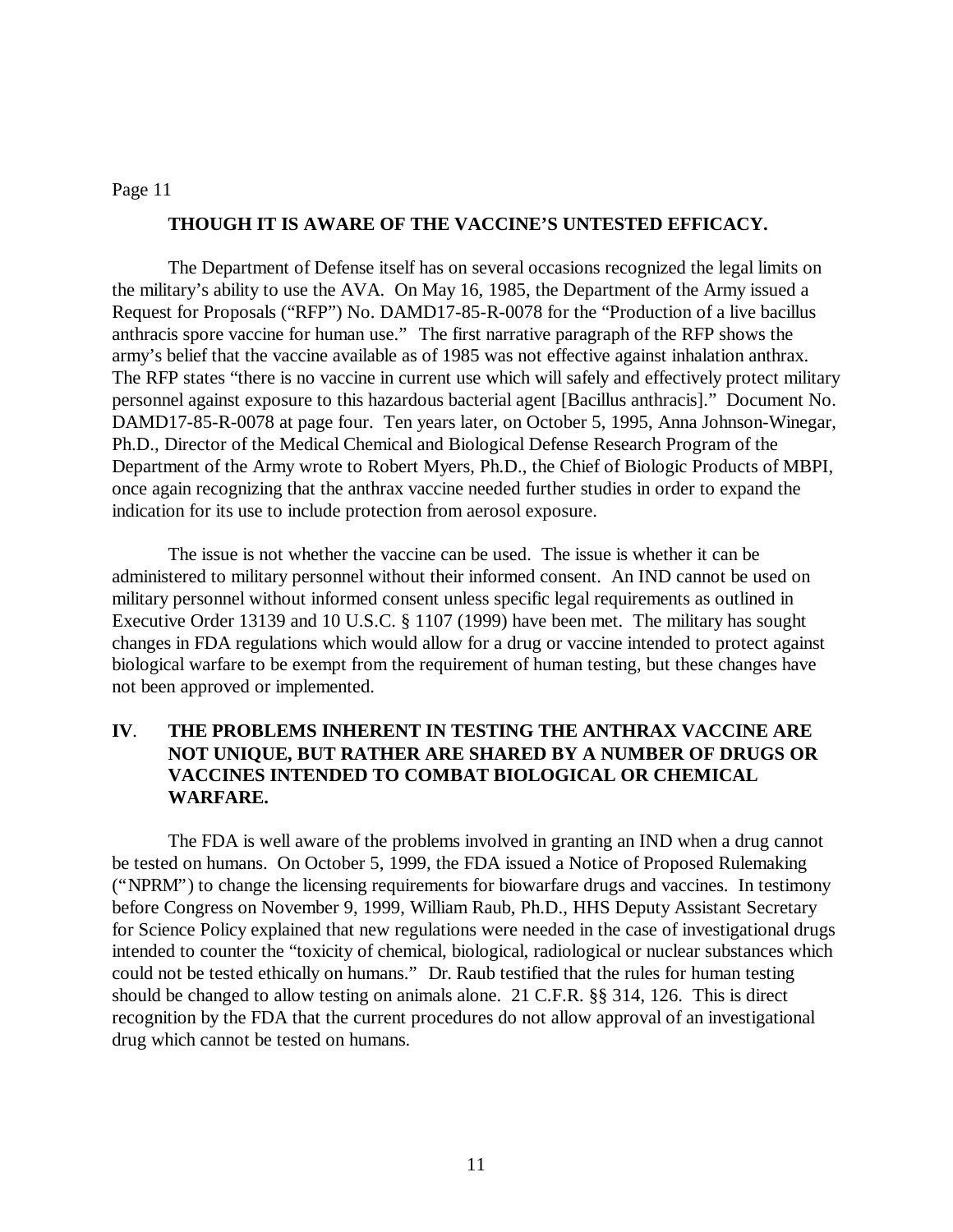# **V. IT IS THE CIVILIAN GOVERNMENT, NOT THE MILITARY WHICH HAS ULTIMATE RESPONSIBILITY FOR THE SAFETY OF U.S. TROOPS.**

Existing law, which is being ignored, addresses the situation that may arise when a disease is so deadly that human trials are not ethical. If the circumstances warrant such a finding, it should be made explicitly. 10 U.S.C. § 1107 and Executive Order 13139 outline the procedures which must be followed when national security requires administering an investigational drug to individuals in the military.

## *The Federal Statute 10 U.S.C. § 1107 (1999) entitled "Notice of Use of an Investigational New Drug or a Drug unapproved for its Applied Use" specifically provides:*

(a) Notice Required - (1) Whenever the Secretary of Defense requests or requires a member of the armed forces to receive an **investigational new drug or a drug unapproved for its applied use**, the Secretary shall provide the member with notice containing the information specified in subsection  $(d)$ ...

(e) **Limitation and Waiver.- (1) In the case of the administration of an investigational new drug or a drug unapproved for its applied use to a member of the armed forces in connection with the member's participation in a particular military operation, the requirement that the member provide prior consent to receive the drug in accordance with the prior consent requirement imposed under section 505(i)(4) of the Federal Food, Drug, and Cosmetic Act (21 U.S.C. 355 (i)(4)) may be waived only by the President.** The President may grant such a waiver only if the President determines, in writing, that obtaining consent:

- (1) is not feasible;
- (2) is contrary to the best interest of the member; or
- (3) is not in the interests of national security. (Emphasis supplied).

## *The Order of the President*

An Executive Order is a lawful order of the Commander-in-Chief of the United States Armed Forces. On September 30, 1999, the President issued Executive Order 13139, entitled "Improving Health Protection of Military Personnel Participating in Particular Military Operations." EO 13139 provides in pertinent part: . . .

## **When the Secretary considers an investigational new drug or a drug unapproved for its intended use (investigational drug) to**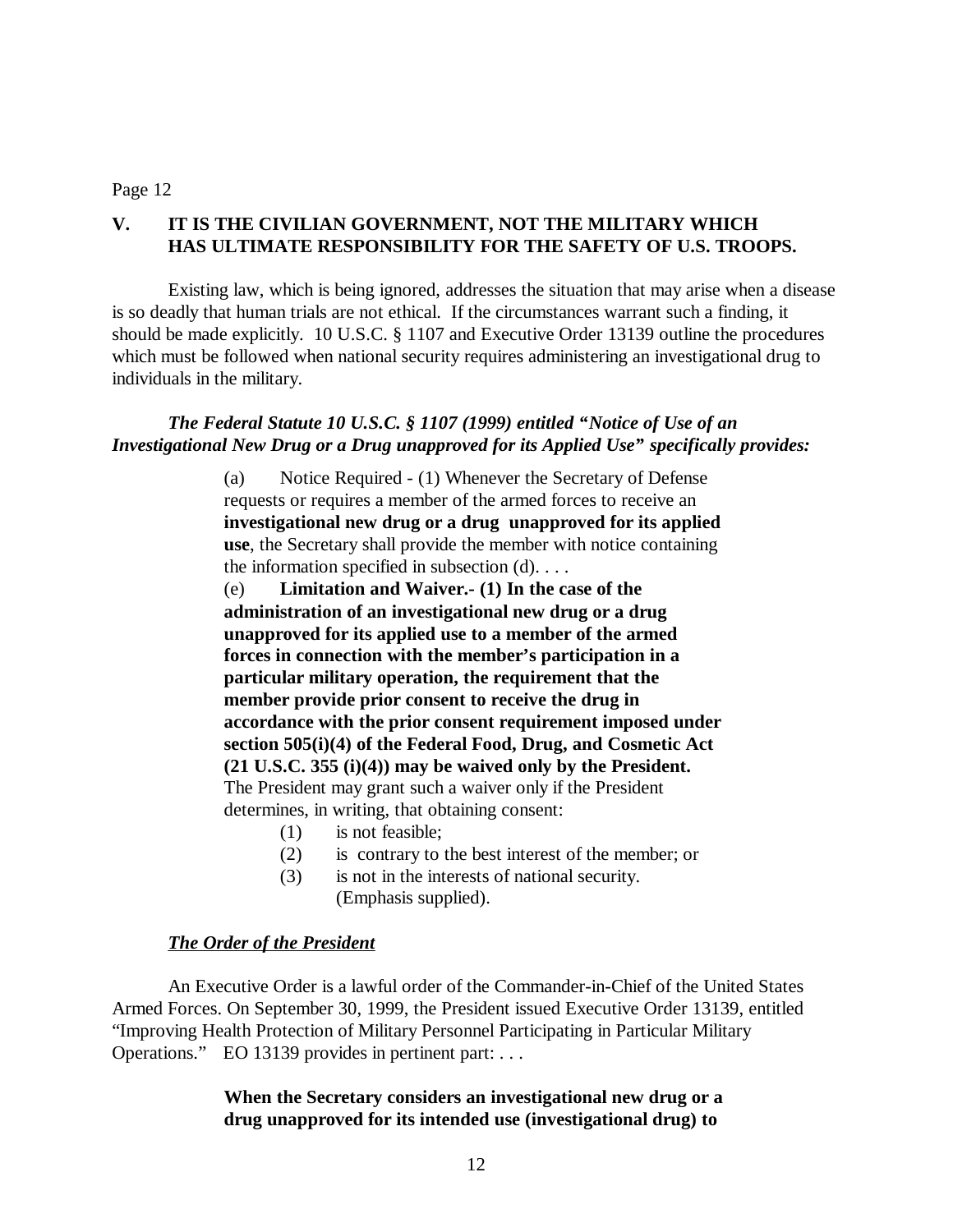**represent the most appropriate countermeasure, it shall be studied through scientifically based research and development protocols to determine whether it is safe and effective for its intended use**. . . . Sec. 3. Informed Consent Requirements and Waiver Provisions. (a) **Before administering an investigational drug to members of the Armed Forces, the Department of Defense (DoD) must obtain informed consent from each individual unless the Secretary can justify to the President a need for a waiver of informed**

**consent in accordance with 10 U.S.C. 1107(f). Waivers of informed consent will be granted only when absolutely necessary.** (Emphasis supplied). . . .

In addition, the provisions of 21 C.F.R. §§ 50, 312 (October 5, 1999) support both the federal statute and the Executive Order by specifically noting situations where the informed consent requirements may be waived. Echoing 10 U.S.C. § 1107, the regulations state that only the President of the United States may waive the informed consent requirements mandated by his Executive Order and federal law. This may only be granted if one of three preconditions is met: if obtaining informed consent is not feasible; if obtaining informed consent is contrary to the best interests of the recipient; or if informed consent is contrary to national security interests. The President has yet to issue any such waivers, or even initiate action to do so regarding the AVA.

Under defined procedures set out by law, an investigational drug can be administered without informed consent only if the Department of Defense "can justify to the President" that "need for a waiver of informed consent" is "absolutely necessary." As of the present day there has been no Order from the President that the Anthrax vaccine, although investigational, is "absolutely necessary" to the Armed Forces of the United States and may be administered without informed consent. It is simply illegal to proceed with a mandatory Anthrax Vaccination Program without complying with 10 U.S.C. § 1107; 21 C.F.R. §§ 50, 312 (October 5, 1999) and Executive Order 13139.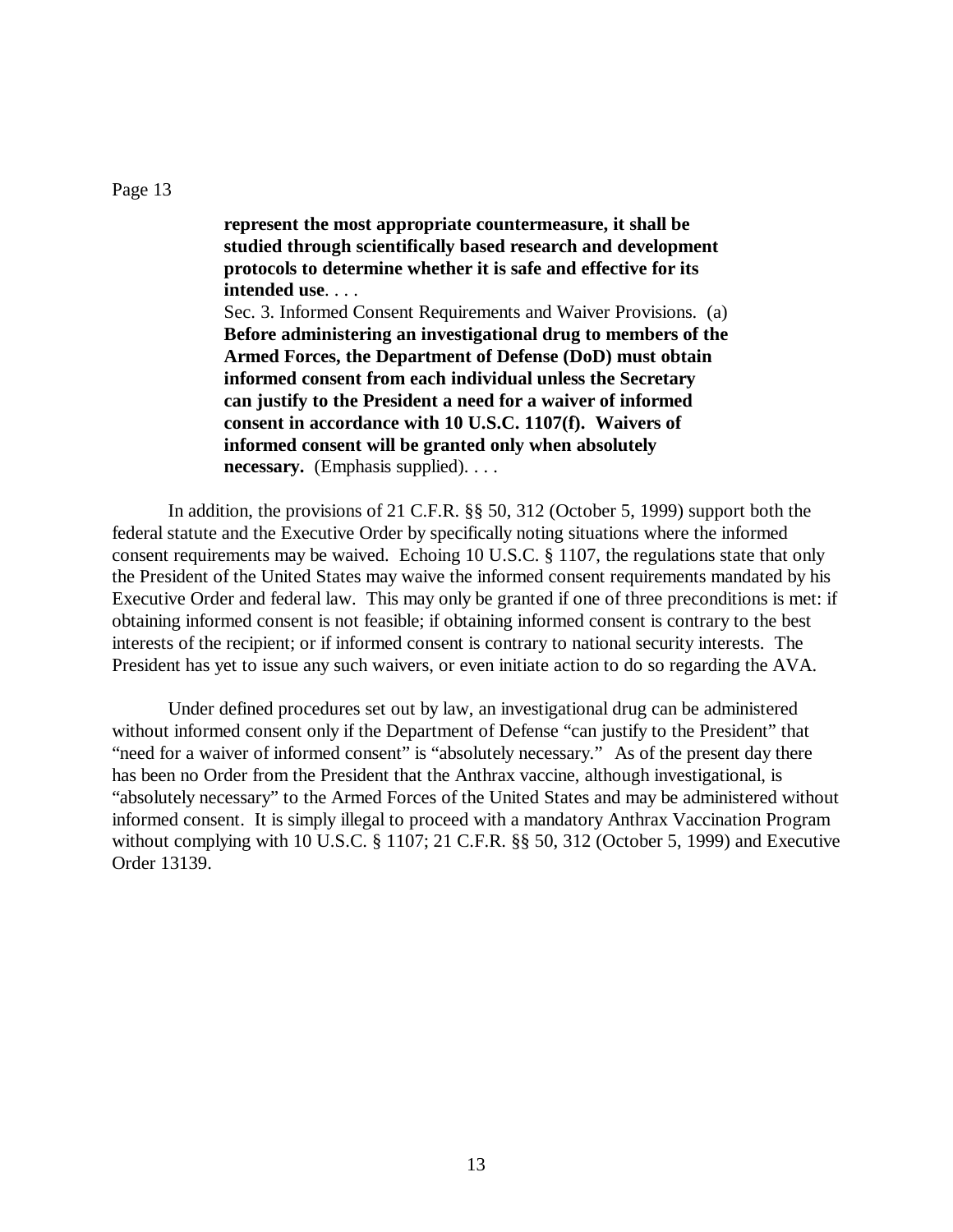## **VI. CONCLUSION**

Mandatory vaccination of troops with a biologic product not licensed for its current use violates the Federal Food, Drug and Cosmetic Act and 10 U.S.C. § 1107. I call upon the DoD to cease and desist from its illegal conduct and to abandon its plans for Anthrax Vaccine inoculation of the Armed Forces. Rather, the Department of Defense should make inoculation voluntary as the United Kingdom has done, or properly invoke the President's powers as required by statute.

If you have any questions please feel free to contact me or Assistant Attorneys General Arnold I. Menchel or Jennifer S. Bard at (860)808-5355.

Very truly yours,

### RICHARD BLUMENTHAL

RB/JSB/ll 003736251

**Attachments**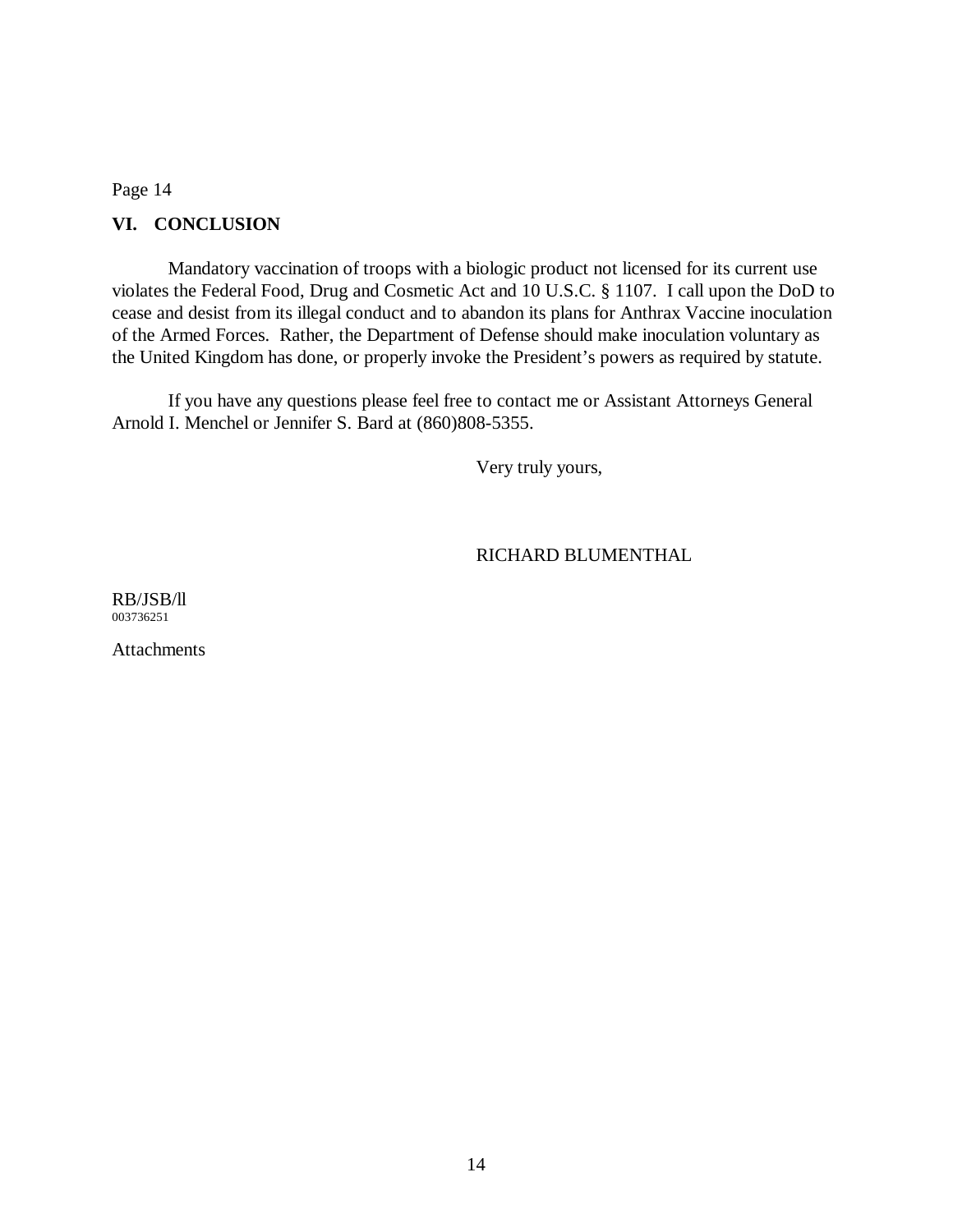## **APPENDIX**

## **The Relevant Statutes**

The Federal Statute 10 U.S.C. § 1107 (1999) entitled "Notice of Use of an Investigational New Drug or a Drug unapproved for its Applied Use" specifically provides:

(a) Notice Required - (1) Whenever the Secretary of Defense requests or requires a member of the armed forces to receive an **investigational new drug or a drug unapproved for its applied use**, the Secretary shall provide the member with notice containing the information specified in subsection (d).

(b) Time of Notice - The notice required to be provided to a member under subsection (a)(1) shall be provided before the **investigational new drug approved for its applied use is first administered to the member.** 

(c) Form of Notice - The notice required under subsection  $(a)(1)$  shall be provided in writing.

(d) Content of Notice - The notice required under subsection  $(a)(1)$  shall include the following:

(1) Clear notice that the drug being administered is an investigational new drug unapproved for its applied use.

(2) The reason why the investigational new drug or drug unapproved for its applied use is being administered.

(3) Information regarding the possible side effects of the investigational new drug or drug unapproved for its applied use, including any unknown side effects possible as a result of the interaction of such drug with other drugs or treatments being administered to the members receiving such drug.

(e) **Limitation and Waiver.- (1) In the case of the administration of an investigational new drug or a drug unapproved for its applied use to a member of the armed forces in connection with the member's participation in a particular military operation, the requirement that the member provide prior consent to receive the drug in accordance with the prior consent requirement imposed under section 505(i)(4) of the Federal Food, Drug, and Cosmetic Act (21 U.S.C. 355 (i)(4)) may be waived only by the President.** The President may grant such a waiver only if the President determines, in writing, that obtaining consent: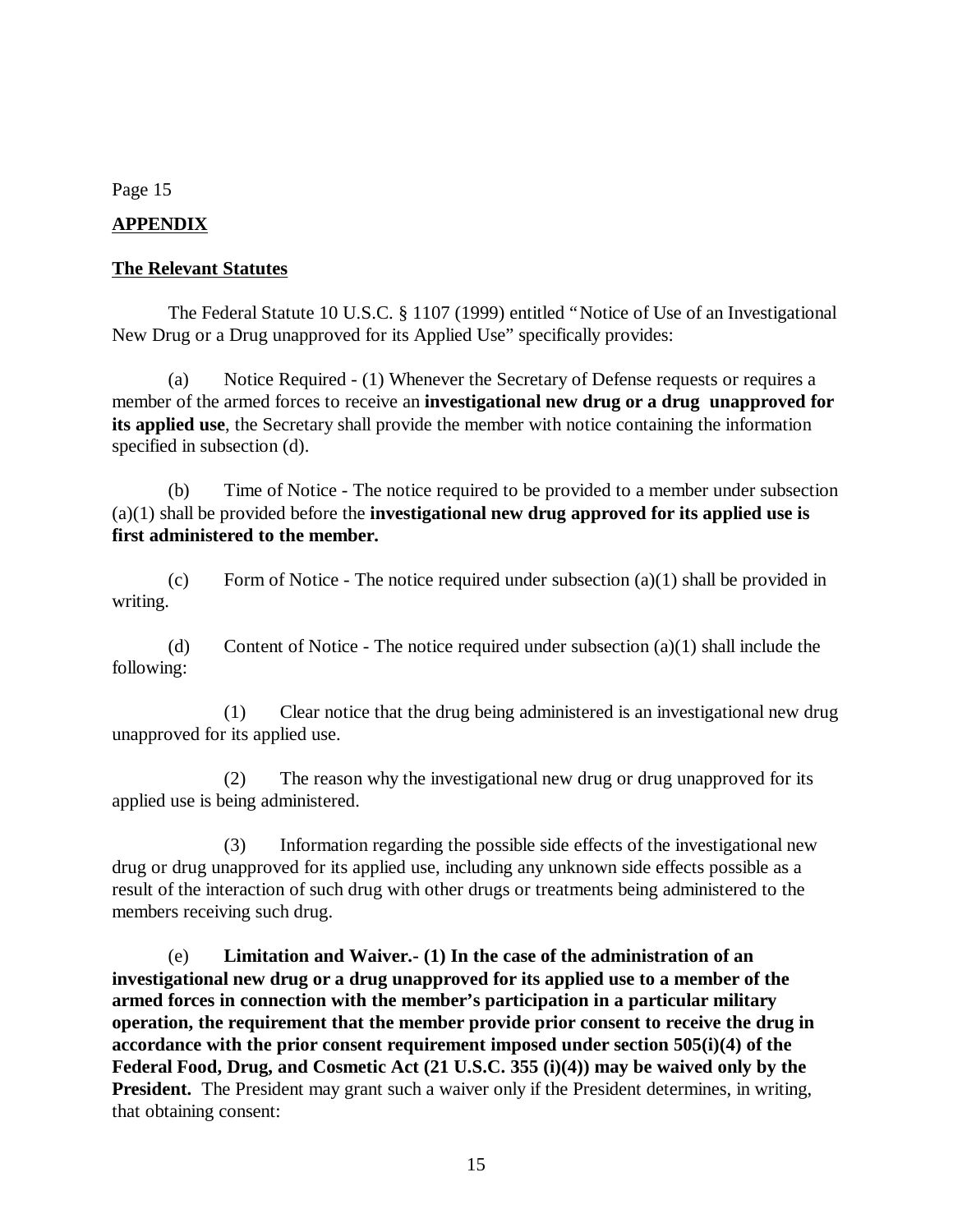- (1) is not feasible;
- (2) is contrary to the best interest of the member; or
- (3) is not in the interests of national security. (Emphasis supplied).

### **The Order of the President**

An Executive Order is a lawful order of the Commander-in-Chief of the United States Armed Forces. On September 30, 1999, the President issued Executive Order 13139, entitled "Improving Health Protection of Military Personnel Participating in Particular Military Operations." EO 13139 provides in pertinent part:

Sec. 2. Administration of Investigational New Drugs of Members of the Armed Forces. (a) The Secretary of Defense (Secretary) shall collect intelligence on potential health threats that might be encountered in an area of operations. The Secretary shall work together with the Secretary of Health and Human Services to ensure appropriate countermeasures are developed. **When the Secretary considers an investigational new drug or a drug unapproved for its intended use (investigational drug) to represent the most appropriate countermeasure, it shall be studied through scientifically based research and development protocols to determine whether it is safe and effective for its intended use**. (b) It is the expectation that the United States Government will administer products approved for their intended use by the Food and Drug Administration (FDA). However, in the event that the Secretary considers a product to represent the most appropriate countermeasure for diseases endemic to the area of operations or to protect against possible chemical, biological, or radiological weapons, but the product has not yet been approved by the FDA for its intended use, the product may, under certain circumstances and strict controls, be administered to provide potential protection for the health and well-being of deployed military personnel in order to ensure the success of the military operation. The provisions of 21 C.F.R. Part 312 contain the FDA requirements for investigational new drugs.

Sec. 3. Informed Consent Requirements and Waiver Provisions. (a) **Before administering an investigational drug to members of the Armed Forces, the Department of Defense (DoD) must obtain informed consent from each individual unless the Secretary can justify to the President a need for a waiver of informed consent in accordance with 10 U.S.C. 1107(f). Waivers of informed consent will be granted only when absolutely necessary.** (Emphasis supplied).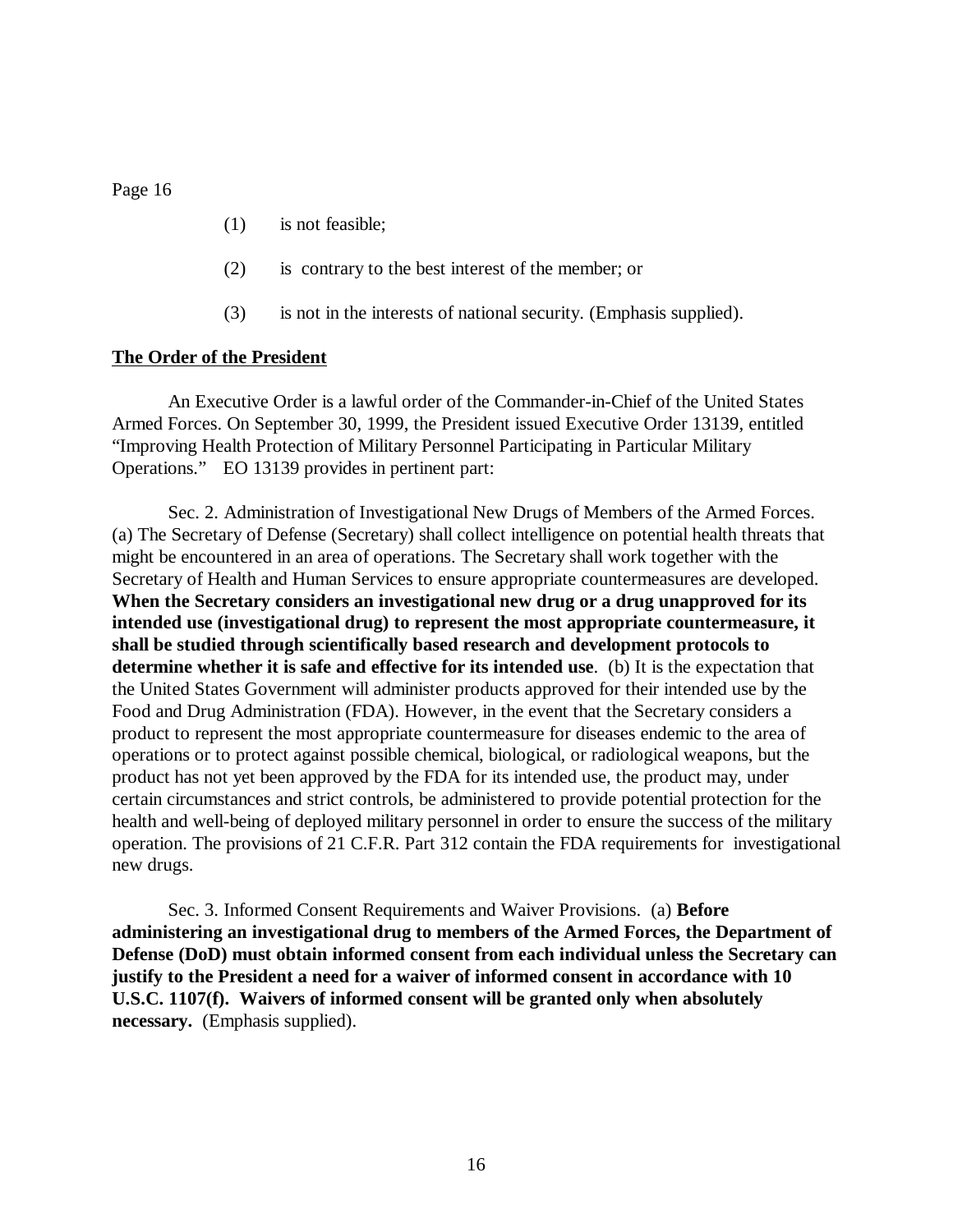# **Air Force Instruction 40-403.**

Air Force Instruction ("AFI") 40-403, "Clinical Investigations in Medical Research Guidance and Procedures" (May 19, 1994) deals directly with Air Force mandated policies on use of INDs on Air Force personnel. AFI 40-403 dictates that Air Force members must provide "informed consent" before any chemical use of an IND. Pertinent portions of that AFI follow:

# CLINICAL INVESTIGATIONS IN MEDICAL RESEARCH GUIDANCE AND PROCEDURES

# THE SCOPE OF THIS INSTRUCTION

2.1 Investigations Covered by this instruction:

- 2.1.1 Clinical investigations...
- 2.1.1.1 Examples of clinical investigations are:

# *Field trials of vaccines and prophylactic drugs.*

2.1.2 Use of drugs...that are not approved by the FDA, or use of FDA approved drugs...in a manner not provided for in the FDA approved indications. Using FDA approved drugs, devices or radiopharmaceuticals for therapeutic effects that are widely reported and are generally accepted within the scope of normal medical practice, does not constitute clinical investigation or research in the sense of this instruction.

# *All medications or devices will be used within the FDA approved indications for the drug...*

3.1.3 The investigator must avoid all unnecessary physical or mental discomfort to human subjects, by planning for adequate facilities and making proper research preparations. Studies are not permitted if there is significant possibility that the subject could suffer disease, injury, or death. The investigator must: Conduct an evaluation of the subject before the study begins and record the results.

3.1.6. Before a subject is permitted to give consent, the investigator or associate investigator must accurately explain the investigation in language the subject can understand. *This explanation must be made a part of the informed consent document.* 

3.1.6.1 The informed consent document should contain, in addition to the components identified in 32 C.F.R. 219, the following statements: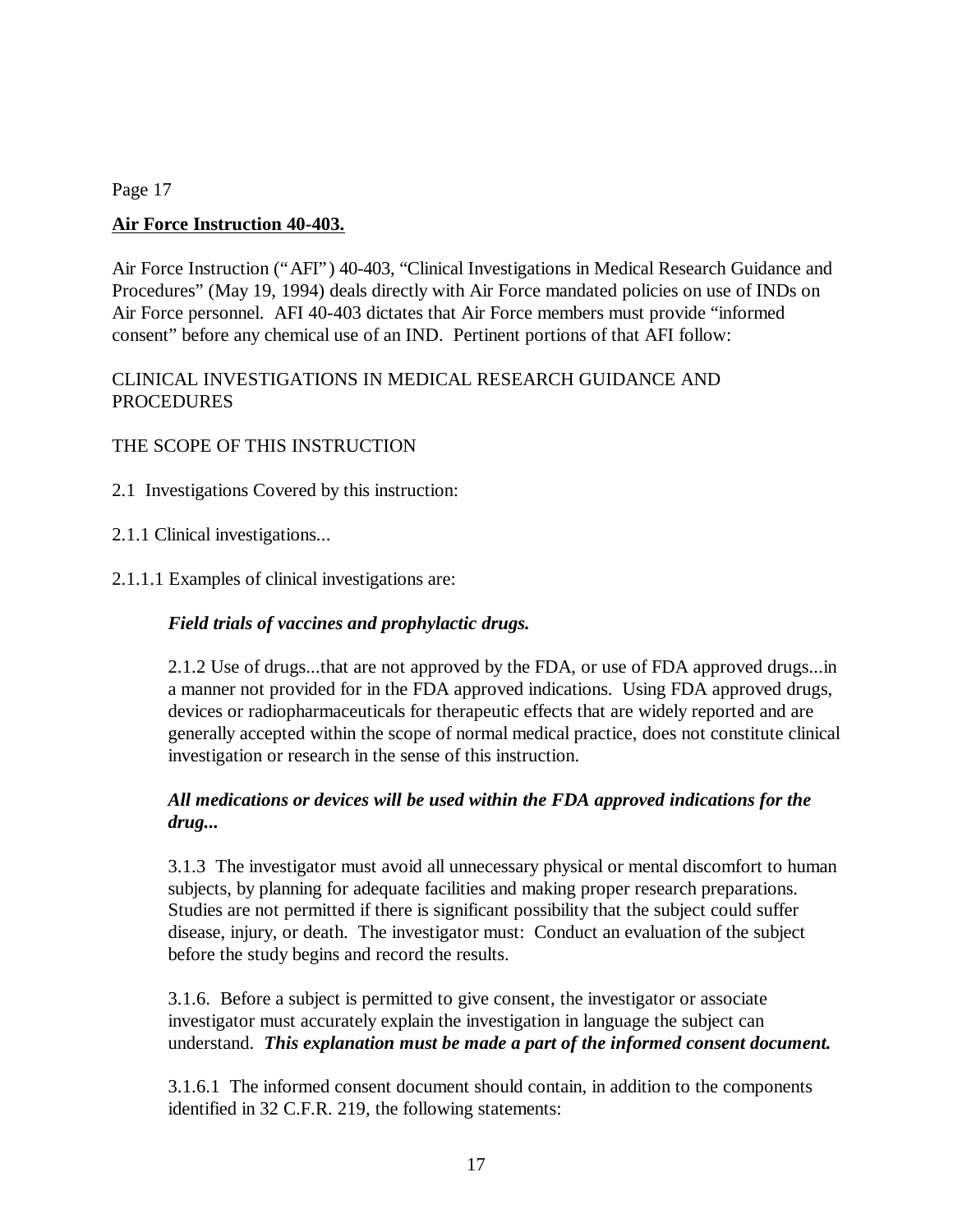Any medical misadventure or unanticipated medical event will be brought immediately to the attention of the subject, or the subject's guardian or next of kin, if the subject is not competent at the time to understand the nature of the misadventure or unanticipated medical event.

Records of the study may be inspected by the FDA or sponsoring institution, if appropriate.

3.1.7. Informed Consent. *The subject must give consent in writing.* The investigator must attach a copy of the voluntary consent form to the protocol using these procedures:

3.1.7.1. The subject must sign the consent form in the presence of at least one witness, who attests to the subject's signature by signing in the place provided. If the subject is military (whether active duty or retired), enter the social security number (SSN) of the subject on the form under the subject's signature.

3.1.7.2 The investigator or associate investigator gives the advice that forms the basis for the informed consent. This individual must sign the consent form in the presence of the same witness.

3.1.7.3 Sign or reproduce the consent document in at least four copies.

3.4 Active Duty Personnel as Human Subjects. The investigator, in consultation with the subject, should determine whether participation in a study would affect the ability of the subject to mobilize for readiness, to perform duties, or to be available for duty. Normally, if their participation could affect their performance, they should not be considered for the clinical investigation.

Terms

# *Informed Consent:*

 Informed Consent Process. The informed consent process is intended to give a subject all the information that he or she reasonably would want about a study; to ensure that the subject understands this information; *and to give the subject an opportunity to agree or decline to participate* in the study. The process provides for interaction between the investigator and the subject.

*Investigational Drugs or Devices--Drugs or devices that are not FDA approved for marketing. These include drugs or devices for which the FDA has provided either a*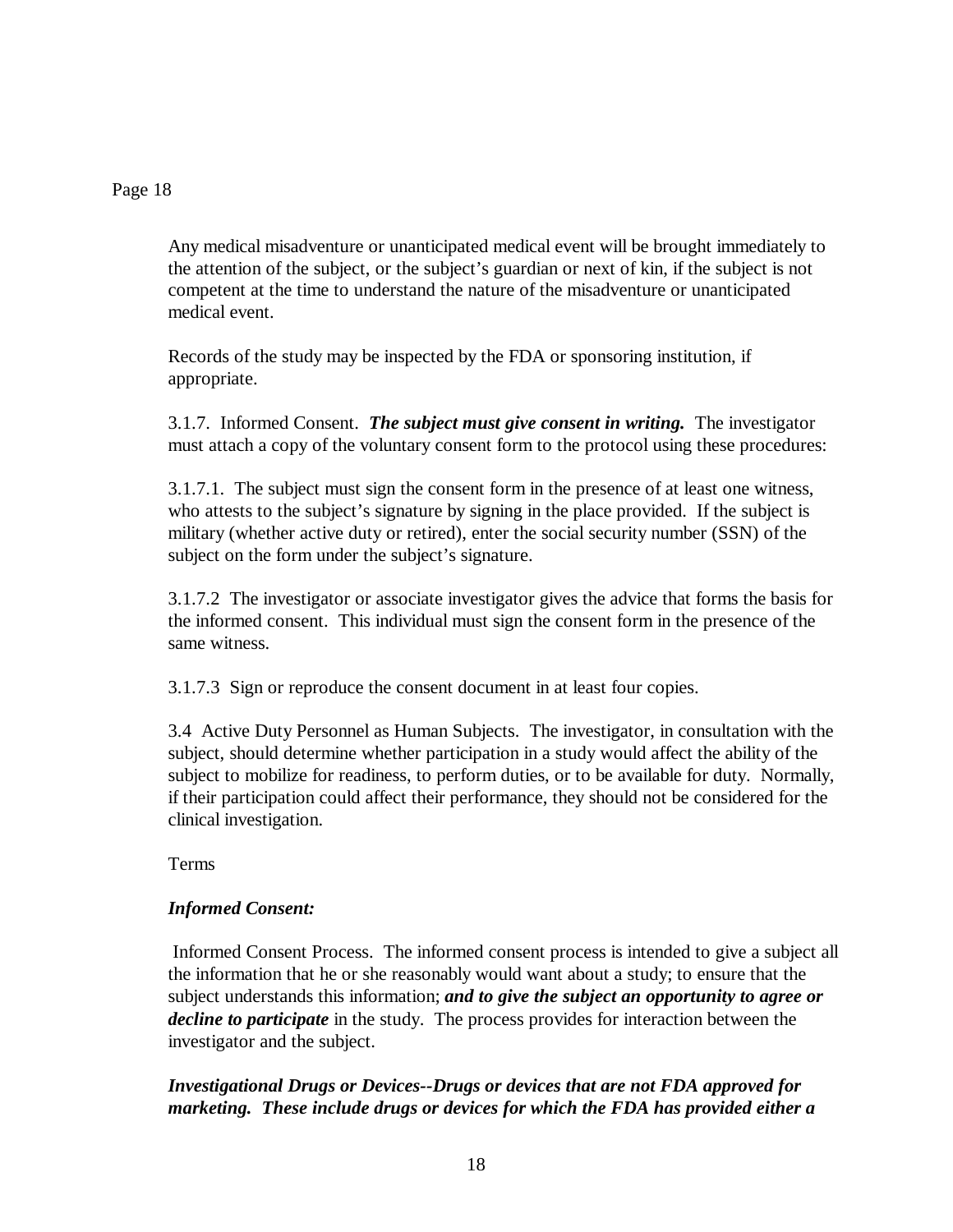# *notice of exemption as an Investigational New Drug (IND), or an Investigational Device Exemption (IDE), as appropriate...*

2. Additional Information. If you will be using investigational drugs or devices, the following additional information is required:

The drug or device to be used, including the trade and generic name and the manufacturer.

# *If the drug or device is FDA approved, but it will be used outside of its approved labeling, indicate that this is an "investigational use" and give rationale (for example, route of administration, higher dose level, or treatment of another condition not approved by FDA).*

- a. FDA compliance. If an investigational new drug (IND) number or an investigational device exemption (IDE) number has been assigned, indicate the number and identify the holder; that is, Principal/or Associate Investigator, Medical Center, or manufacturer.
- b. Side effects of the proposed drug or device, from most common to rarest.
- c. Dosage rate schedule.
- d. Modifications in treatment, if side effects occur.
- e. Patient selection, including inclusion and exclusion criteria.
- f. Schedule of patient evaluation studies to be performed before, during, and after completing the study.

5. Use of Investigational Drugs. If the investigation concerns human studies of treatment or diagnostic procedures involving the use of medications or radiopharmaceuticals not approved by the FDA, include the approved IND number and the following information about the investigational drug. (Note that the AFI is completely consistent with FDA definitions as to what compromises an IND. Of particular note is the text identifying an "investigational use" -- use outside of approved labeling, route of administration, higher dose level, or treatment of another condition not approved by the FDA. Obviously, even under Air Force regulations, the AV is an IND requiring consent from the service member prior to its application.

(emphasis added).

The overwhelming authority cited above is concisely summarized in a February 18, 1997 memorandum written by Dr. Karen L. Goldenthal of the FDA CBER Office of Biologics,